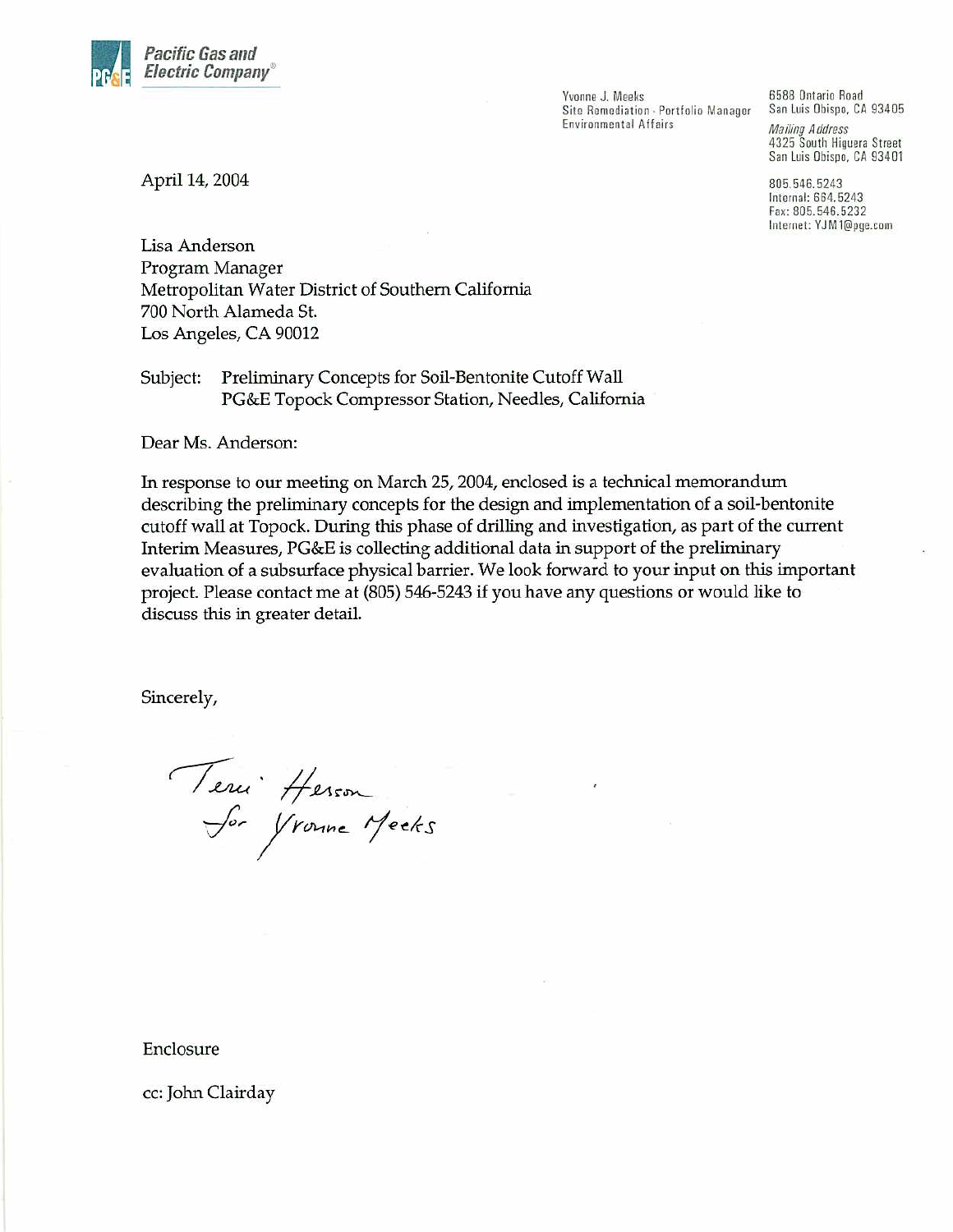# **Preliminary Concepts for Soil-Bentonite Cutoff Wall**

## **Topock Compressor Station, Needles, California**

**DATE:** April 14, 2004

Pacific Gas and Electric Company (PG&E) is undertaking an expedited analysis of the feasibility of installing a barrier wall at Topock. As part of that analysis, this memorandum provides preliminary concepts for the design and implementation of a soil-bentonite cutoff wall.

PG&E is collecting additional data in support of this evaluation. This memorandum provides preliminary concepts for a soil-bentonite cutoff wall (SBCW), descriptive information about SBCW construction methods, and recommendations for further evaluation.

A more rigorous analysis of the barrier wall options, including evaluations of other types of the physical barrier technologies, will consider the following federal and state evaluation criteria:

- Protective of human health and environment
- Constructability / technical feasibility
- Long-term reliability and effectiveness
- Short-term effectiveness
- Time to achieve remedial goals
- Cost
- Potential environmental impacts
- Public acceptance
- Reduction in toxicity, mobility and volume
- Health and safety risks
- Surface impacts
- Permitting / regulatory implementability
- Compatibility with existing interim measures and long-term remedies

Based on a preliminary review of site-specific information, a SBCW could be installed at the site to play an important role as part of the ultimate remedy. Using Topock data, it appears that installation of a SBCW is a feasible option, given the following:

- Ground conditions are favorable (unconsolidated granular deposits, and groundwater at some depth below the ground surface);
- The site is reasonably level (some grading will be required);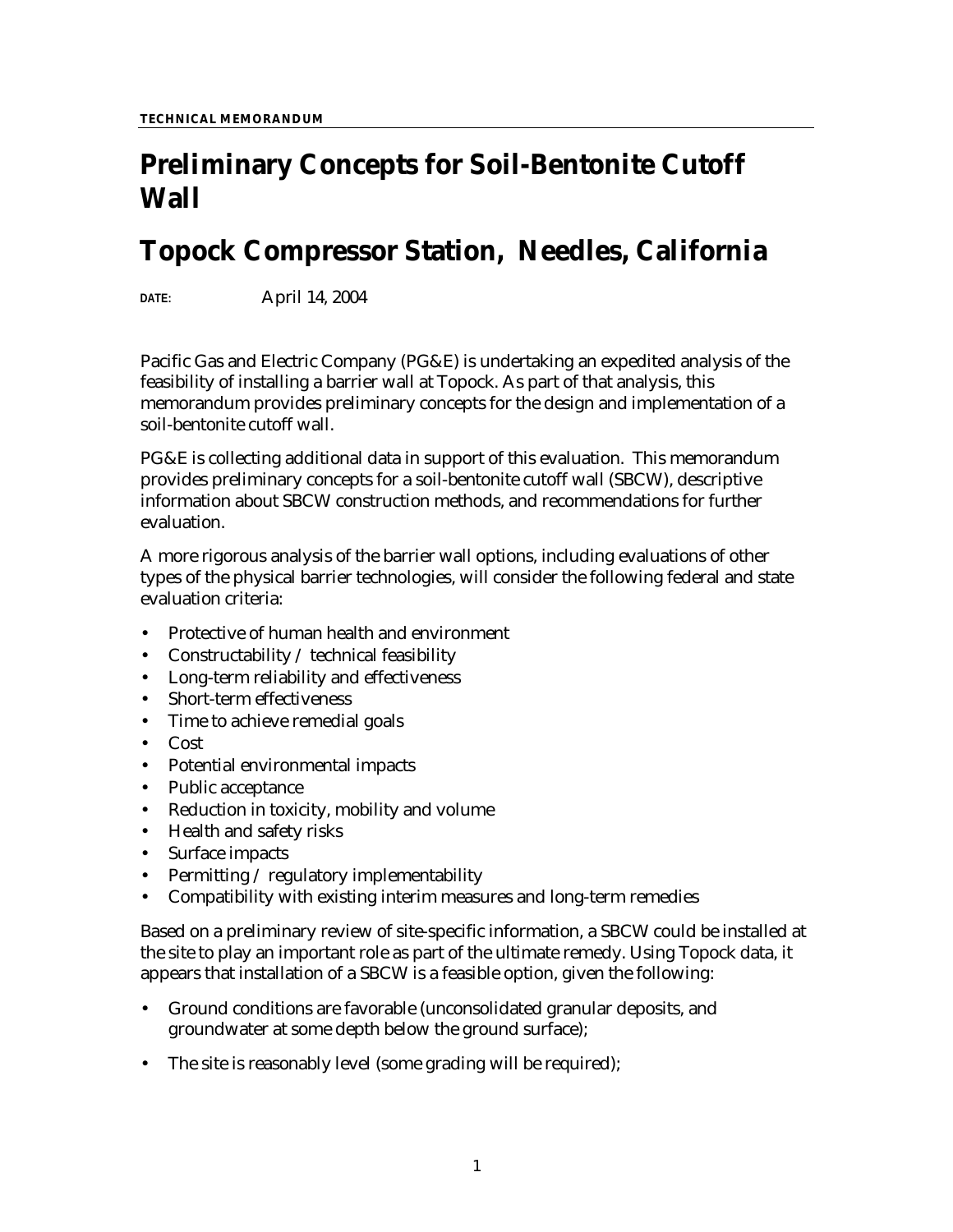- Soil-bentonite backfill is probably compatible with the site groundwater quality and conditions;
- The depths are within the range of available equipment.

A SWCB offers several advantages over other types of physical barriers:

- The construction method is well established.
- The expected hydraulic conductivity is typically  $10^{-7}$  cm/sec or less.
- An SBCW is flexible, suitable for use in areas of seismic activity.
- An SBCW is homogeneous; no special joints are required.
- An SBCW is composed of natural materials that are resistant to weathering; in general, only conditions of very high or low pH, very high sodium concentration, or the presence of free-phase chlorinated organic solvents are incompatible with SBCWs.

#### **Preliminary Concepts**

The SBCW is proposed to be placed from the ground surface to the top of the Red Fanglomerate. A key trench will be installed if the fanglomerate is suitable for excavation. Geophysical testing will be conducted to determine how effectively the wall can be keyed into the Red Fanglomerate to prevent seepage under the wall.

A wall width of 36 inches is proposed for the Topock site at this conceptual stage, based on the width of other SBCWs of comparable depths.

The attached Sketch 1 shows a conceptual alignment. The conceptual alignment was selected based on the following assumptions:

- The wall should be kept a distance of about 100 feet from the edge of the Colorado River to reduce the potential impacts of the river level fluctuations on trench stability. The preliminary offset of 100 feet was chosen based on the desire to keep the river out of the influence zone of the trench, which is typically assumed to be above a sloping plane extending upward from the bottom of the trench. The slope is assumed to vary between 1:1 (horizontal:vertical) to 1:2. Because of the potential depth of the trench (100 feet or more), the proximity of the river, and the necessity to ensure against slope failure during construction, the more conservative slope of 1:1 was chosen for the conceptual alignment.
- The wall would be constructed beyond the leading edge of known Cr(VI) contamination in excess of background concentrations, to the extent feasible.
- The wall may be limited by the Burlington Northern Santa Fe Railroad (BNSF) trestle foundations, which are of unknown type and condition.

Based on the grain-size data currently available, the native site materials are expected to form a broadly graded granular material if mixed together. A broad gradation is ideal for preparing a soil-bentonite backfill mixture. It may be necessary to import a limited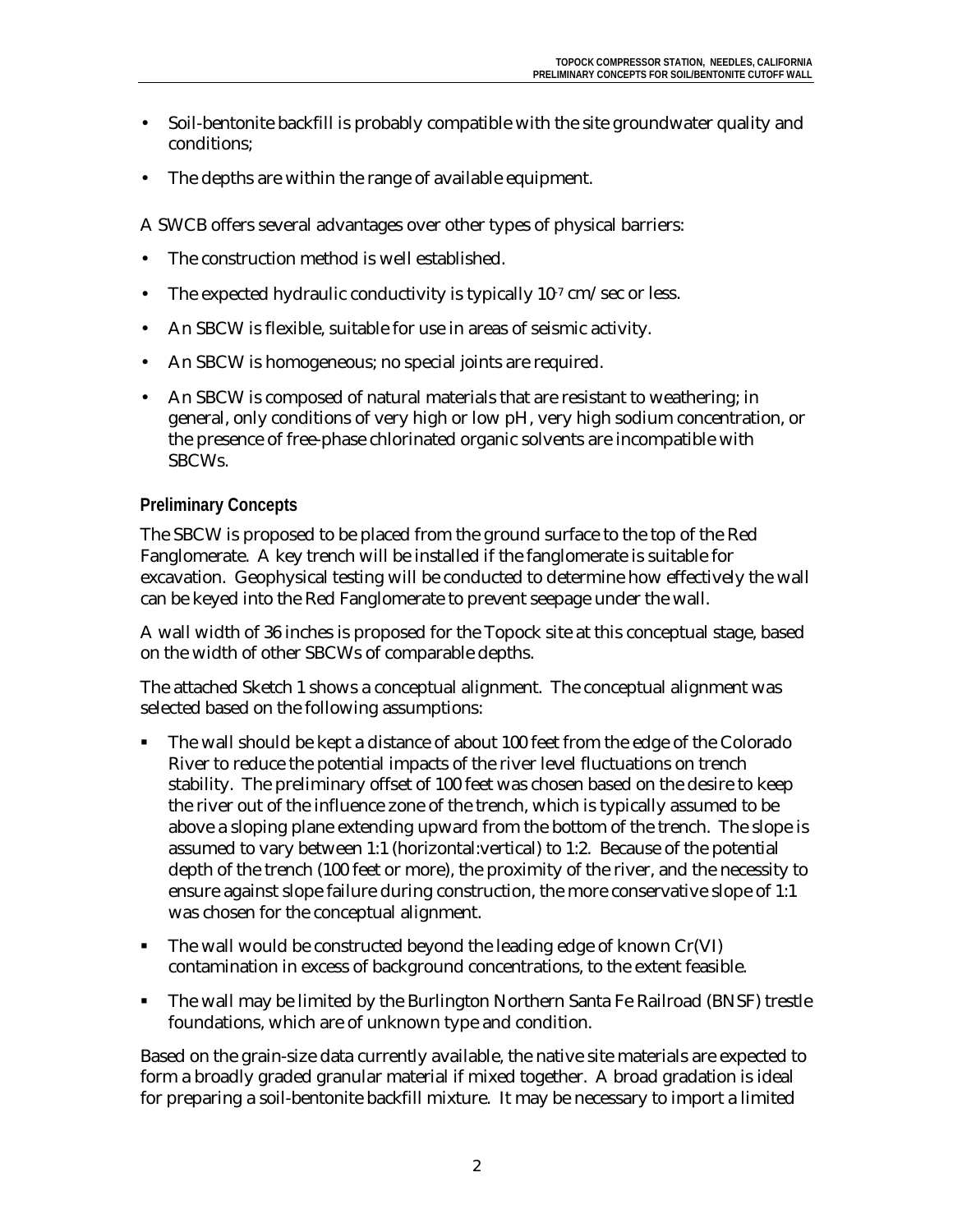amount of fines (i.e., material passing the No. 200 sieve) to provide a suitable backfill mixture. This would be determined by performing a mix design.

A working platform about 100 feet wide will be required for SBCW installation. This width is required to accommodate the excavation and mixing equipment, access roads, slurry lines, excavated material stockpiles, and width for mixing and placing backfill. The working platform will have to be approximately level (*i.e.*, maximum slope of about 1 percent) from north to south to contain the slurry within the trench.

The working platform will be constructed using an imported plastic soil ("clay"). This is required to keep the top of the trench from raveling during the excavation and backfilling processes. The surface dredged sand located in the floodplain is unsuitable for construction of the working platform. If additional fines are required, they can be placed on the working platform, or the upper portion of the working platform may be constructed of the additional fines.

A staging area will be established for an onsite office, equipment, maintenance areas, parking, material storage, etc. Slurry will be produced using high-shear mixers capable of nearly completely hydrating the bentonite during mixing, eliminating the need for hydration ponds.

The working platform and staging areas will be removed and the areas restored after wall installation.

### **Integrated Hydraulic Control**

SBCW technology should be combined with hydraulic control to create an integrated groundwater control system. At the Topock site, the hydraulic control would consist of groundwater extraction from wells to create an average inward (westward) gradient.

In this way, the SBCW may improve the performance of the groundwater extraction system. It would also truncate more conductive zones (*e.g.*, clean sand lenses, sand channels) that might otherwise be more difficult to control using groundwater extraction alone. It would also limit the amount of Colorado River water potentially drawn into the site.

Hydraulic control using a groundwater extraction system could also be provided in areas where it is not feasible to construct a SBCW due to physical constraints such as the railroad or Interstate 40 bridge foundations.

The physical barrier technology will result in near-complete hydraulic decoupling of the groundwater on the east and west sides of the SBCW. Groundwater to the east of the SBCW will not be drawn to the hydraulic control system.

### **SBCW Construction Methods**

SBCWs have been used for decades in the construction industry for groundwater control. Starting in the early 1980s, SBCWs have been used at numerous sites for control of contaminated groundwater. The practical excavation depth continues to increase as new equipment is developed. At present, SBCWs can be excavated to about 85 feet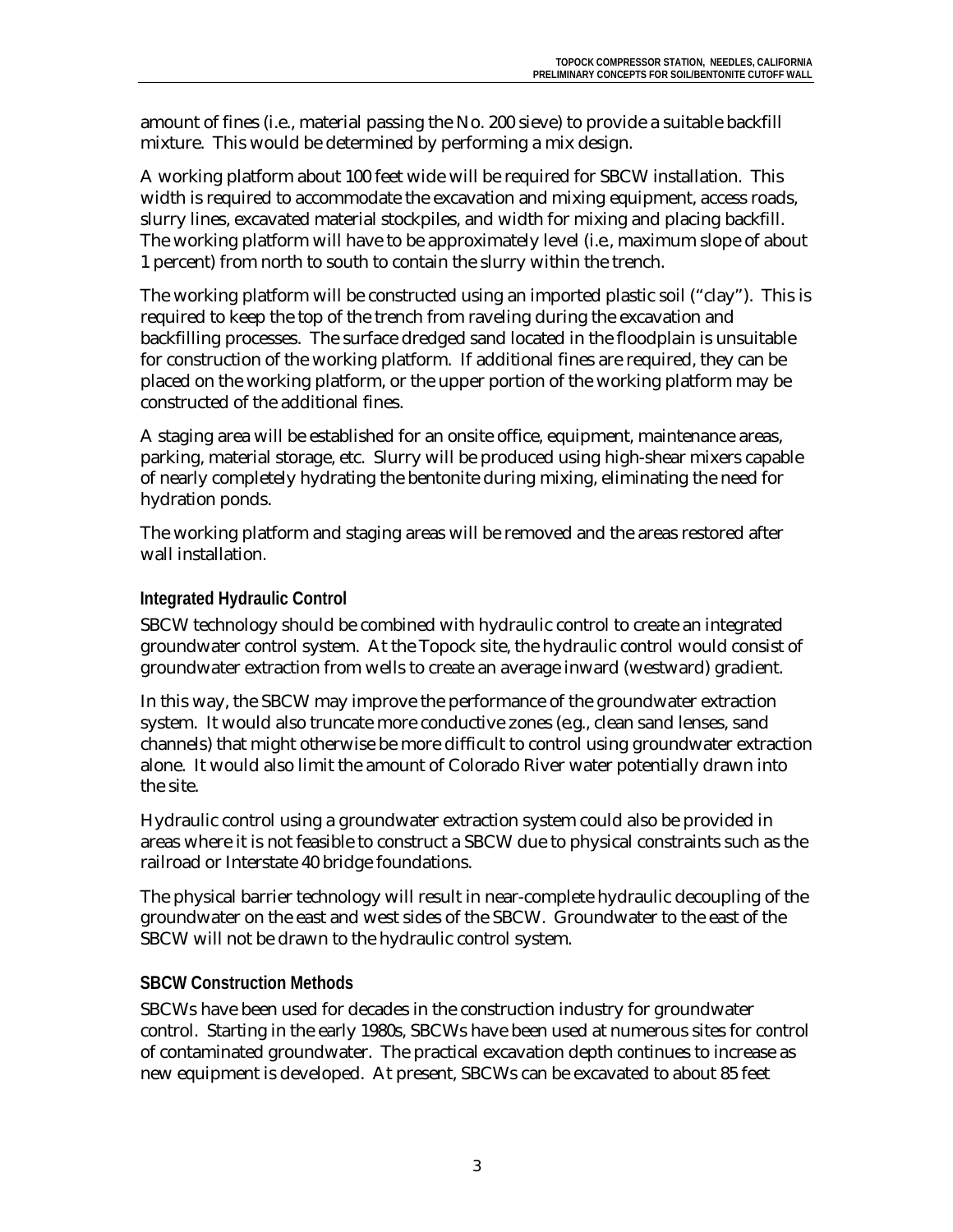using specialized hydraulic excavators, and to depths in excess of 140 feet using specialized crane-operated clamshells.

A SBCW is installed in two steps: excavation and backfill. The trench is excavated using the slurry method of excavation. The slurry method of excavation is conceptually simple: a slurry of bentonite and water is mixed and allowed to hydrate. A trench excavation is then started, and as material is removed from the trench, slurry is supplied to the excavation to replace the volume of the material removed. The level of the slurry is kept close to the ground surface, and generally at least 3 feet above the elevation of any groundwater present.

Under these conditions, the slurry exerts hydrostatic pressure on the walls of the trench, which supports the trench walls. The hydrostatic pressure of the slurry also forces some of the water from the slurry into the trench walls. If the walls are composed of finegrained soil (clay, silt, or sand), a "filter cake" will form on the walls, reducing further loss of water from the slurry. If the walls are composed of coarse-grained soil (coarse sand, gravel, or cobbles) some of the slurry will flow into the soil voids in the walls. In most cases, the flow will reduce as the slurry penetrates the gravel and thixotropic gel strength develops. In extreme cases, slurry loss will continue, and other means such as the use of bridging or plugging materials must be used to reduce the slurry loss.

Once the trench has been advanced to the desired depth and the length is sufficient to prevent the backfill from running to the point of excavation, backfill will be placed. The SBCW backfill will consist of a mixture of soil, bentonite, and water. A typical backfill mix is a well-graded material, with a maximum particle size of  $2\frac{1}{2}$  to 3 inches, and 20 to 40 percent by weight passing the No. 200 sieve.

The backfill is manufactured on site, using the same water and bentonite used for the slurry. Whenever possible, soil excavated from the trench is used for backfill manufacture. It is supplemented by other added soil materials if necessary to provide the proper gradation. If the excavated soil is unsuitable for use in backfill manufacture, borrow materials from a suitable source will be used. It may be necessary to segregate some of the materials excavated from the trench into "suitable" and "unsuitable" categories. For example, boulders and large broken rock fragments are unsuitable for backfill, and are commonly segregated from the balance of the excavated materials. At the Topock site, it is likely that the excavated materials (except possibly for the Red Fanglomerate) can be used for the backfill.

After initial backfilling of the SBCW is completed, the surface of the backfill is allowed to settle for 2 to 4 weeks. The dried backfill material at the surface is then removed and the top of the wall is permanently covered to prevent long-term drying and to permit surface travel over the top of the wall. The surface completion is typically constructed using a geotextile and earth fill.

### **Further Evaluation**

To assess the feasibility of constructing an SBCW at the Topock site, a thorough evaluation of the subsurface is needed. The following data gathering activities are underway: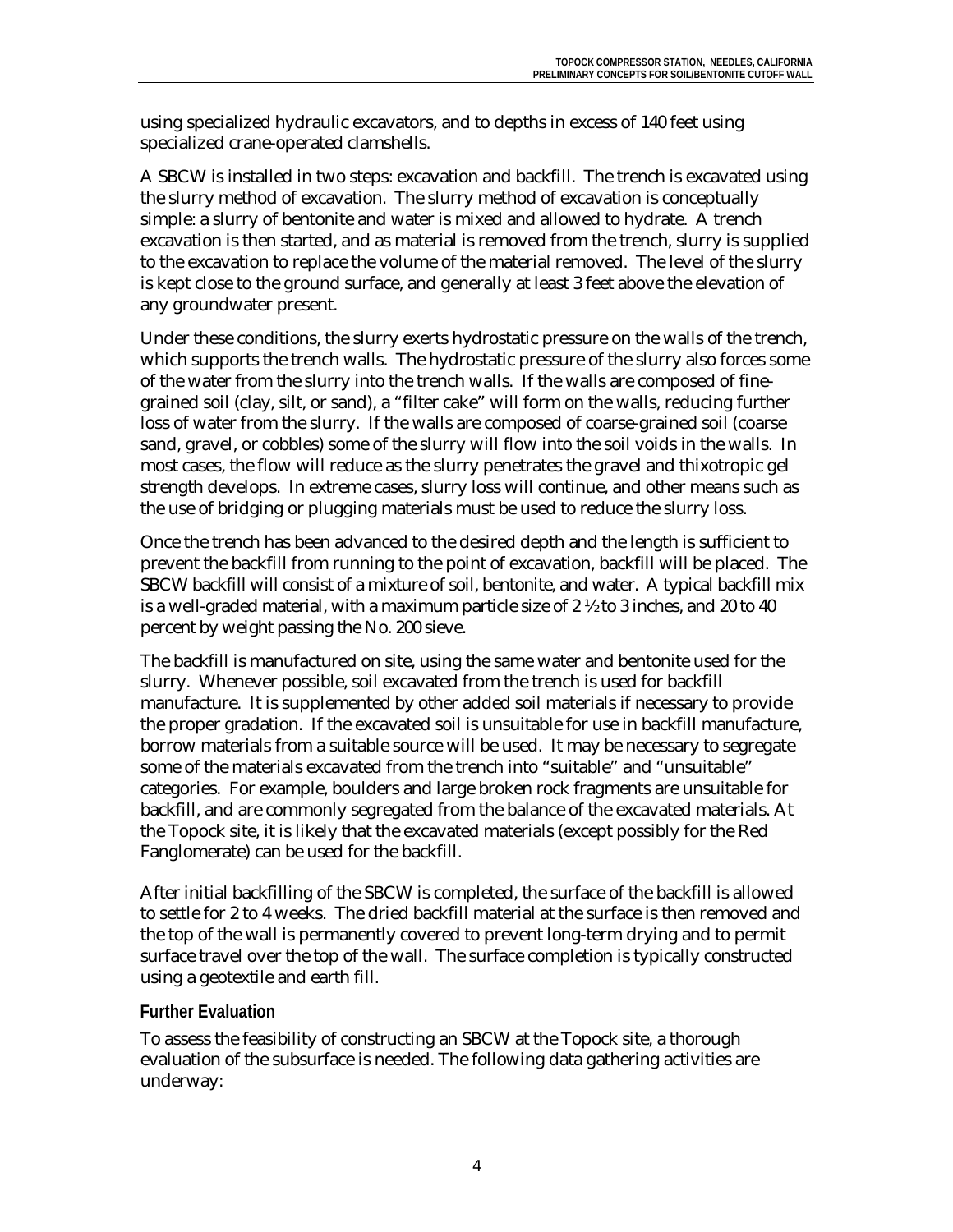- 1. Gather information regarding subsurface conditions during the current drilling program. Specifically:
	- a. Define the depth to bedrock at additional locations.
	- b. Obtain samples for grain-size analysis and Atterberg limits tests.
	- c. Record information regarding difficulty of drilling in the Red Fanglomerate to assess the potential for excavating a key trench into the Red Fanglomerate.
- 2. Define seismic compressional and shear velocities in the various subsurface strata, including the Red Fanglomerate, during refraction and reflection geophysical investigations.
- 3. Identify potential sources of plastic soil ("clay") borrow materials.
- 4. Research foundation conditions for the BNSF and I-40 bridges.

If the results of the data evaluation indicate that there is no apparent technical impediment to constructing an SBCW at the site, a conceptual design for the wall would be prepared, with the mix design and compatibility testing performed using materials obtained from the site, commercial bentonite, representative imported fines (if required), and groundwater from the site.